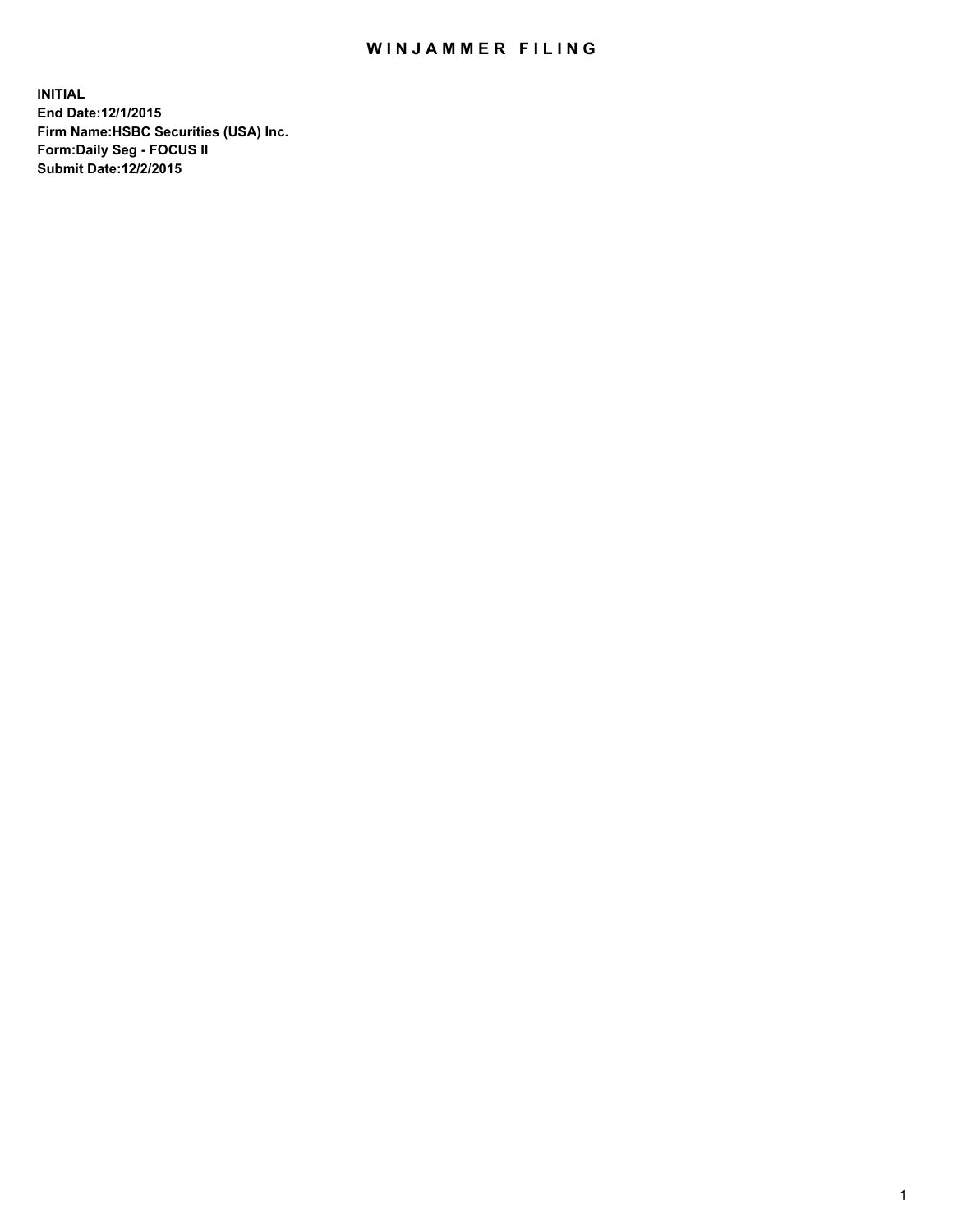## **INITIAL End Date:12/1/2015 Firm Name:HSBC Securities (USA) Inc. Form:Daily Seg - FOCUS II Submit Date:12/2/2015 Daily Segregation - Cover Page**

| Name of Company<br><b>Contact Name</b><br><b>Contact Phone Number</b><br><b>Contact Email Address</b>                                                                                                                                                                                                                         | <b>HSBC Securities (USA) Inc.</b><br>Steven richardson<br>212-525-6445<br>steven.richardson@us.hsbc.com |
|-------------------------------------------------------------------------------------------------------------------------------------------------------------------------------------------------------------------------------------------------------------------------------------------------------------------------------|---------------------------------------------------------------------------------------------------------|
| FCM's Customer Segregated Funds Residual Interest Target (choose one):<br>a. Minimum dollar amount: ; or<br>b. Minimum percentage of customer segregated funds required:%; or<br>c. Dollar amount range between: and; or<br>d. Percentage range of customer segregated funds required between:% and%.                         | 110,000,000<br><u>0</u><br>0 <sub>0</sub><br>0 <sub>0</sub>                                             |
| FCM's Customer Secured Amount Funds Residual Interest Target (choose one):<br>a. Minimum dollar amount: ; or<br>b. Minimum percentage of customer secured funds required:%; or<br>c. Dollar amount range between: and; or<br>d. Percentage range of customer secured funds required between:% and%.                           | 10,000,000<br><u>0</u><br>0 <sub>0</sub><br>0 <sub>0</sub>                                              |
| FCM's Cleared Swaps Customer Collateral Residual Interest Target (choose one):<br>a. Minimum dollar amount: ; or<br>b. Minimum percentage of cleared swaps customer collateral required:%; or<br>c. Dollar amount range between: and; or<br>d. Percentage range of cleared swaps customer collateral required between:% and%. | 90,000,000<br><u>0</u><br>0 <sub>0</sub><br>0 <sub>0</sub>                                              |

Attach supporting documents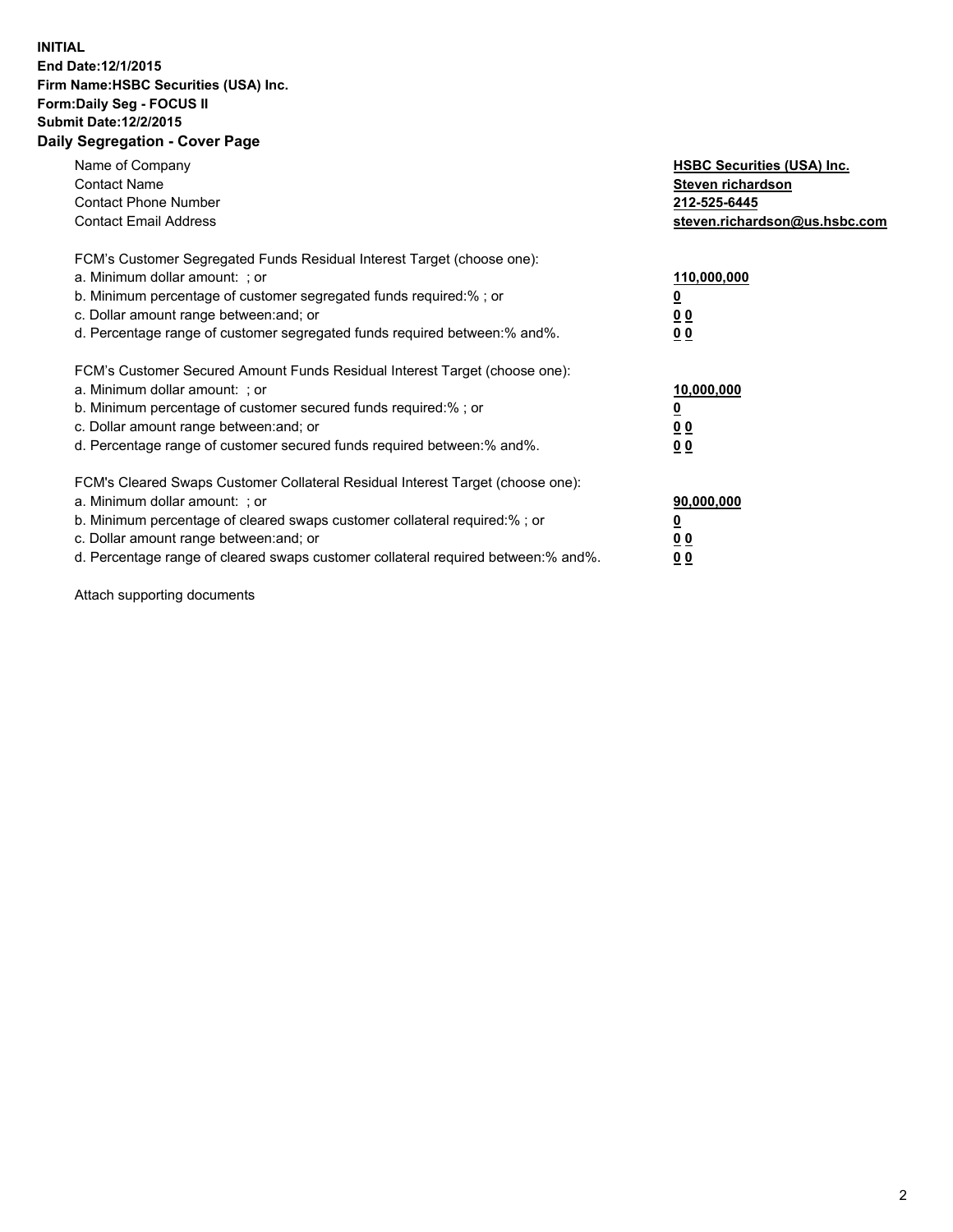**INITIAL End Date:12/1/2015 Firm Name:HSBC Securities (USA) Inc. Form:Daily Seg - FOCUS II Submit Date:12/2/2015 Daily Segregation - Secured Amounts**

Foreign Futures and Foreign Options Secured Amounts Amount required to be set aside pursuant to law, rule or regulation of a foreign government or a rule of a self-regulatory organization authorized thereunder **0** [7305] 1. Net ledger balance - Foreign Futures and Foreign Option Trading - All Customers A. Cash **83,825,669** [7315] B. Securities (at market) **142,010,532** [7317] 2. Net unrealized profit (loss) in open futures contracts traded on a foreign board of trade **-44,744,728** [7325] 3. Exchange traded options a. Market value of open option contracts purchased on a foreign board of trade **0** [7335] b. Market value of open contracts granted (sold) on a foreign board of trade **0** [7337] 4. Net equity (deficit) (add lines 1. 2. and 3.) **181,091,473** [7345] 5. Account liquidating to a deficit and account with a debit balances - gross amount **10,938,680** [7351] Less: amount offset by customer owned securities **-10,938,680** [7352] **0** [7354] 6. Amount required to be set aside as the secured amount - Net Liquidating Equity Method (add lines 4 and 5) **181,091,473** [7355] 7. Greater of amount required to be set aside pursuant to foreign jurisdiction (above) or line 6. **181,091,473** [7360] FUNDS DEPOSITED IN SEPARATE REGULATION 30.7 ACCOUNTS 1. Cash in banks A. Banks located in the United States **16,906,207** [7500] B. Other banks qualified under Regulation 30.7 **0** [7520] **16,906,207** [7530] 2. Securities A. In safekeeping with banks located in the United States **87,874,846** [7540] B. In safekeeping with other banks qualified under Regulation 30.7 **0** [7560] **87,874,846** [7570] 3. Equities with registered futures commission merchants A. Cash **0** [7580] B. Securities **0** [7590] C. Unrealized gain (loss) on open futures contracts **0** [7600] D. Value of long option contracts **0** [7610] E. Value of short option contracts **0** [7615] **0** [7620] 4. Amounts held by clearing organizations of foreign boards of trade A. Cash **0** [7640] B. Securities **0** [7650] C. Amount due to (from) clearing organization - daily variation **0** [7660] D. Value of long option contracts **0** [7670] E. Value of short option contracts **0** [7675] **0** [7680] 5. Amounts held by members of foreign boards of trade A. Cash **111,574,834** [7700] B. Securities **54,135,687** [7710] C. Unrealized gain (loss) on open futures contracts **-44,744,728** [7720] D. Value of long option contracts **0** [7730] E. Value of short option contracts **0** [7735] **120,965,793** [7740] 6. Amounts with other depositories designated by a foreign board of trade **0** [7760] 7. Segregated funds on hand **0** [7765] 8. Total funds in separate section 30.7 accounts **225,746,846** [7770] 9. Excess (deficiency) Set Aside for Secured Amount (subtract line 7 Secured Statement Page 1 from Line 8) **44,655,373** [7380] 10. Management Target Amount for Excess funds in separate section 30.7 accounts **10,000,000** [7780] 11. Excess (deficiency) funds in separate 30.7 accounts over (under) Management Target **34,655,373** [7785]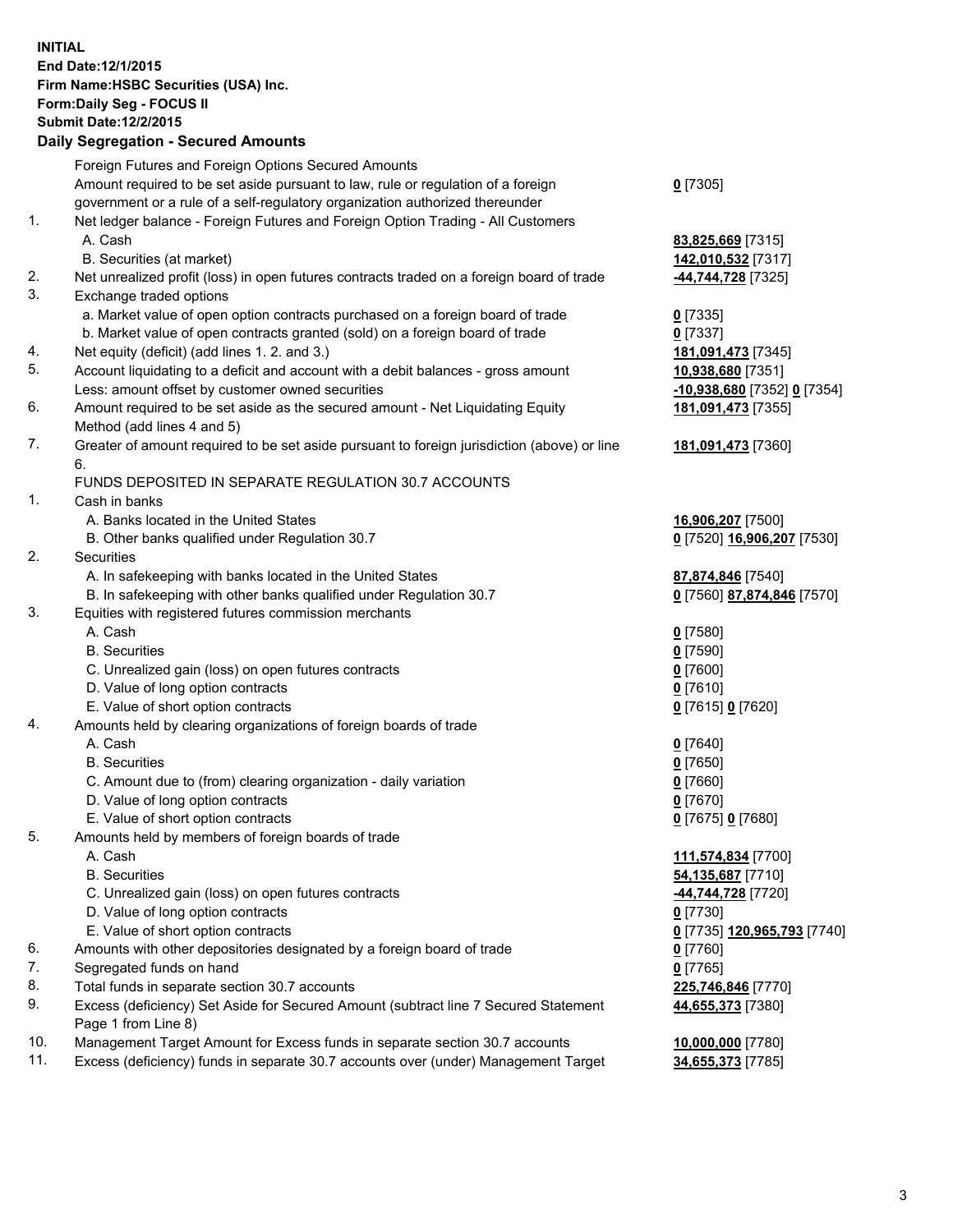| <b>INITIAL</b> | End Date: 12/1/2015<br>Firm Name: HSBC Securities (USA) Inc.<br>Form: Daily Seg - FOCUS II<br><b>Submit Date:12/2/2015</b><br>Daily Segregation - Segregation Statement |                               |
|----------------|-------------------------------------------------------------------------------------------------------------------------------------------------------------------------|-------------------------------|
|                |                                                                                                                                                                         |                               |
| 1.             | SEGREGATION REQUIREMENTS(Section 4d(2) of the CEAct)                                                                                                                    |                               |
|                | Net ledger balance<br>A. Cash                                                                                                                                           |                               |
|                |                                                                                                                                                                         | -249,766,399 [7010]           |
| 2.             | B. Securities (at market)                                                                                                                                               | 1,048,523,036 [7020]          |
| 3.             | Net unrealized profit (loss) in open futures contracts traded on a contract market<br>Exchange traded options                                                           | 577,545,130 [7030]            |
|                | A. Add market value of open option contracts purchased on a contract market                                                                                             | 159,736,909 [7032]            |
|                | B. Deduct market value of open option contracts granted (sold) on a contract market                                                                                     | -74,669,629 [7033]            |
| 4.             | Net equity (deficit) (add lines 1, 2 and 3)                                                                                                                             | 1,461,369,047 [7040]          |
| 5.             | Accounts liquidating to a deficit and accounts with                                                                                                                     |                               |
|                | debit balances - gross amount                                                                                                                                           | 19,502,585 [7045]             |
|                | Less: amount offset by customer securities                                                                                                                              | -19,502,308 [7047] 277 [7050] |
| 6.             | Amount required to be segregated (add lines 4 and 5)                                                                                                                    | 1,461,369,324 [7060]          |
|                | FUNDS IN SEGREGATED ACCOUNTS                                                                                                                                            |                               |
| 7.             | Deposited in segregated funds bank accounts                                                                                                                             |                               |
|                | A. Cash                                                                                                                                                                 | 136,986,824 [7070]            |
|                | B. Securities representing investments of customers' funds (at market)                                                                                                  | $0$ [7080]                    |
|                | C. Securities held for particular customers or option customers in lieu of cash (at                                                                                     | 275,318,025 [7090]            |
|                | market)                                                                                                                                                                 |                               |
| 8.             | Margins on deposit with derivatives clearing organizations of contract markets                                                                                          |                               |
|                | A. Cash                                                                                                                                                                 | 26,889,201 [7100]             |
|                | B. Securities representing investments of customers' funds (at market)                                                                                                  | 149,417,822 [7110]            |
|                | C. Securities held for particular customers or option customers in lieu of cash (at<br>market)                                                                          | 773,205,011 [7120]            |
| 9.             | Net settlement from (to) derivatives clearing organizations of contract markets                                                                                         | 21,732,965 [7130]             |
| 10.            | Exchange traded options                                                                                                                                                 |                               |
|                | A. Value of open long option contracts                                                                                                                                  | 159,736,909 [7132]            |
|                | B. Value of open short option contracts                                                                                                                                 | -74,669,629 [7133]            |
| 11.            | Net equities with other FCMs                                                                                                                                            |                               |
|                | A. Net liquidating equity                                                                                                                                               | 108,719,801 [7140]            |
|                | B. Securities representing investments of customers' funds (at market)                                                                                                  | <u>0</u> [7160]               |
|                | C. Securities held for particular customers or option customers in lieu of cash (at<br>market)                                                                          | $0$ [7170]                    |
| 12.            | Segregated funds on hand                                                                                                                                                | $0$ [7150]                    |
| 13.            | Total amount in segregation (add lines 7 through 12)                                                                                                                    | 1,577,336,929 [7180]          |
| 14.            | Excess (deficiency) funds in segregation (subtract line 6 from line 13)                                                                                                 | 115,967,605 [7190]            |
| 15.            | Management Target Amount for Excess funds in segregation                                                                                                                | 110,000,000 [7194]            |
| 16.            | Excess (deficiency) funds in segregation over (under) Management Target Amount                                                                                          | 5,967,605 [7198]              |

16. Excess (deficiency) funds in segregation over (under) Management Target Amount Excess